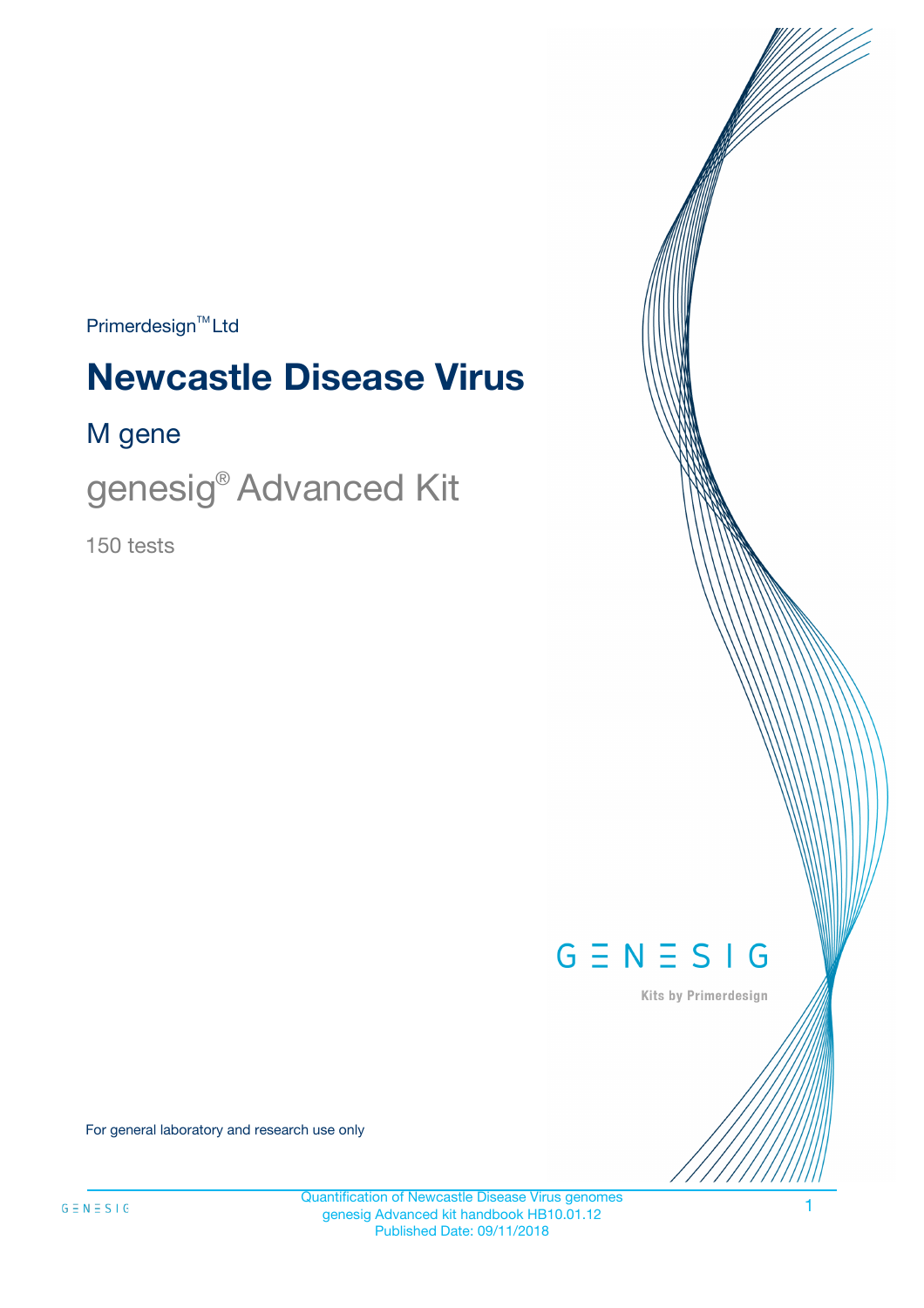# Introduction to Newcastle Disease Virus

Newcastle Disease Virus (NDV) is a single-stranded RNA virus of the Paramyxoviridae family that causes a contagious disease in birds. The linear RNA genome comprises just over 15K nucleotides that encode 6 genes. The spherical virual particle is enveloped and has external spikes formed by two proteins, hemagglutinin and neuraminidase.

The virus can survive for several weeks in warm environments such as in manure or between bird feathers but is destroyed easily by UV light and dehydration. The viral particle enters the host by ingestion of contaminated food stuffs or contact with contaminated bodily fluids and attaches to the host cell surface. The viral envelope fuses to the plasma membrane via viral fusion proteins and the nucleocapsid is released into the host cell. The viral RNA is transcribed into mRNA and a positive-sense RNA template is created. New negative-sense RNA as well as viral proteins are packaged into a new virion which is enveloped as it leaves the host cell. Transmission from infected birds is via contact with bodily discharges such as faeces and mouth, nose and eye secretions.

Isolates are grouped into 3 strains in accordance with their virulence and subsequent symptoms of infection: velogenic (highly virulent) strains are responsible for digestive and neurological conditions, mesogenic (intermediate virulence) strains are associated with neurological or respiratory symptoms and lentogenic (mild virulence) strains causing predominantly respiratory conditions. After a 2-15 day incubation period the infection can cause symptoms including muscle tremors or paralysis, diarrhea and coughing and sneezing.

A prophylactic vaccine is available and is commonly used in the commercial poultry industry and although this does not necessarily prevent infection, infections in unvaccinated birds have a mortality rate of almost 100%. There is currently no treatment for Newcastle disease.

Transmission to humans can cause mild conjunctivitis and flu-like symptoms but is not particularly dangerous. Research in cancer studies has suggested NDV as an alternative treatment.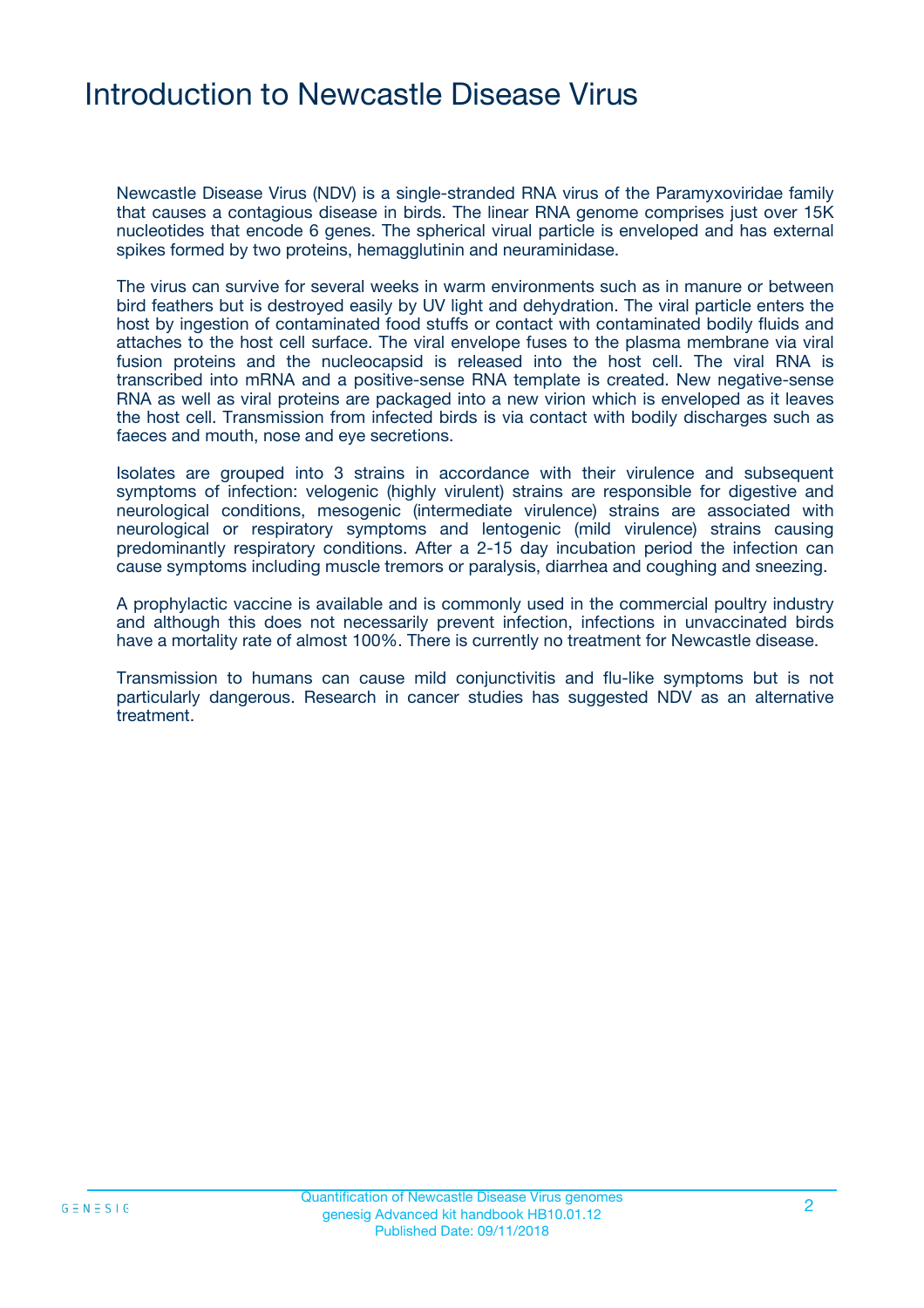# **Specificity**

The Primerdesign genesig Kit for Newcastle Disease Virus (NDV) genomes is designed for the in vitro quantification of NDV genomes. The kit is designed to have a broad detection profile. Specifically, the primers represent 100% homology with over 95% of the NCBI database reference sequences available at the time of design.

The dynamics of genetic variation means that new sequence information may become available after the initial design. Primerdesign periodically reviews the detection profiles of our kits and when required releases new versions.

Our kit for Newcastle Disease Virus (NDV) has been designed for the specific and exclusive in vitro quantification of serotypes including virulent and vaccine strains. The M gene has previously been shown to be a good target sequence for broad detection of NDV species (A. Steyer et,al 2010). The primers and probe sequences in this kit have 100% homology with over 95% of reference sequences in the NCBI database based on a comprehensive bioinformatics analysis.

If you require further information, or have a specific question about the detection profile of this kit then please send an e.mail to enquiry@primerdesign.co.uk and our bioinformatics team will answer your question.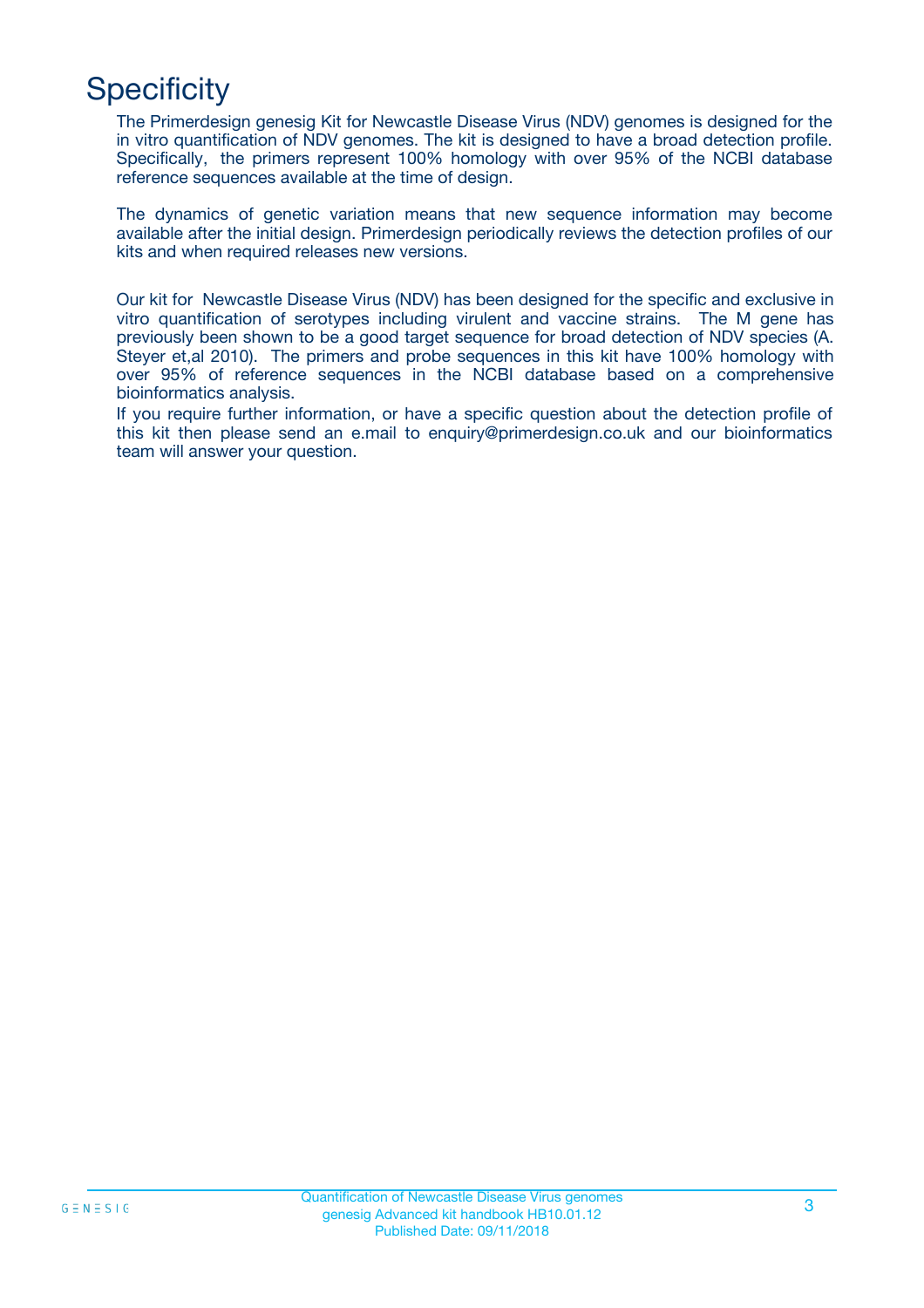# **Kit contents**

- **NDV specific primer/probe mix (150 reactions BROWN) FAM labelled**
- **NDV positive control template (for Standard curve RED)**
- **Internal extraction control primer/probe mix (150 reactions BROWN) VIC labelled as standard**
- **Internal extraction control RNA (150 reactions BLUE)**
- **Endogenous control primer/probe mix (150 reactions BROWN) FAM labelled**
- **RNase/DNase free water (WHITE) for resuspension of primer/probe mixes**
- **Template preparation buffer (YELLOW) for resuspension of internal control template, positive control template and standard curve preparation**

# **Reagents and equipment to be supplied by the user**

#### **Real-time PCR Instrument**

#### **Extraction kit**

This kit is recommended for use with genesig Easy DNA/RNA Extraction kit. However, it is designed to work well with all processes that yield high quality RNA and DNA with minimal PCR inhibitors.

#### **oasigTM lyophilised OneStep or Precision**®**PLUS OneStep 2X RT-qPCR Master Mix** Contains complete OneStep RT-qPCR master mix

**Pipettors and Tips**

**Vortex and centrifuge**

**Thin walled 1.5 ml PCR reaction tubes**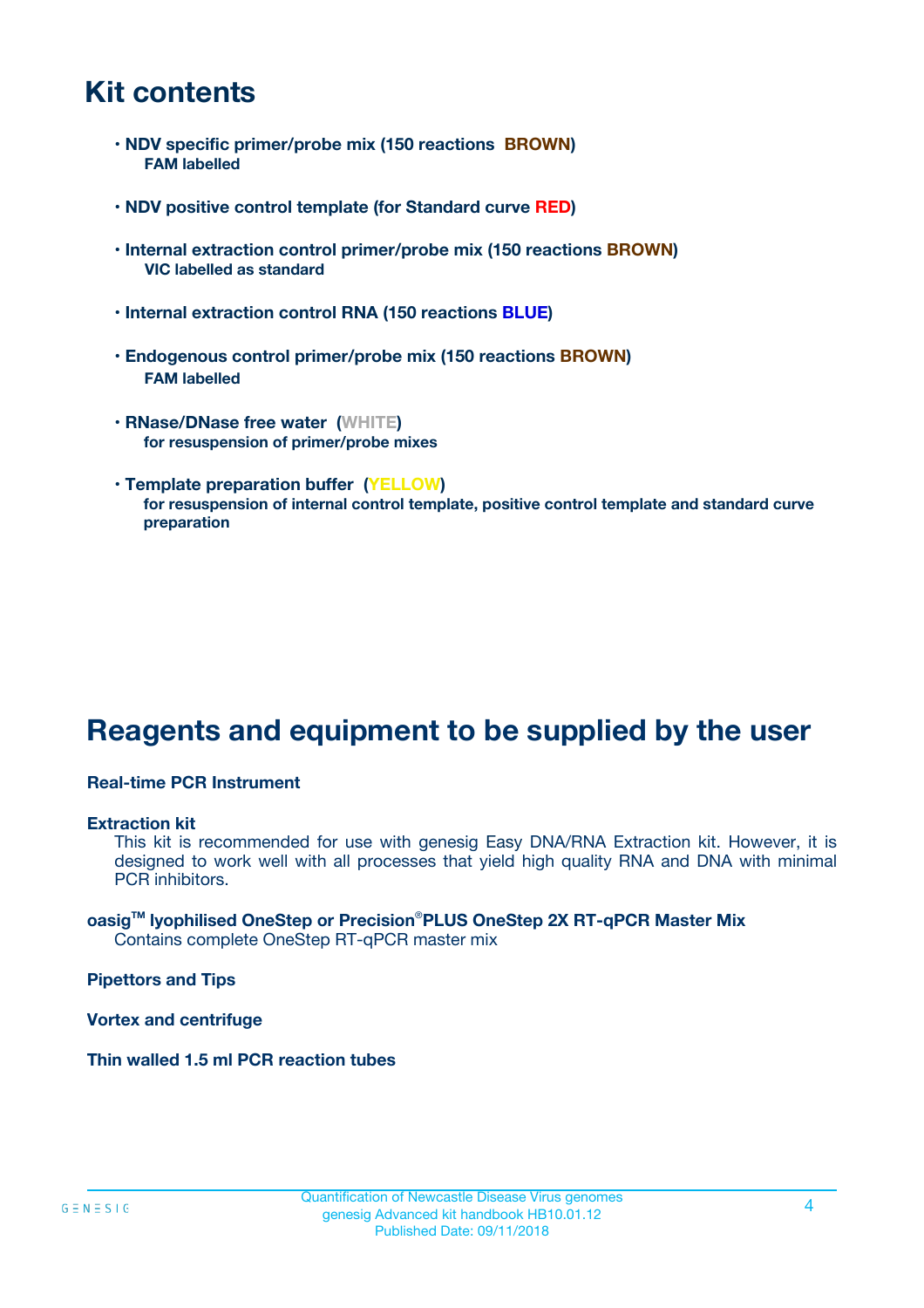# Kit storage and stability

This kit is stable at room temperature but should be stored at -20ºC on arrival. Once the lyophilised components have been resuspended they should not be exposed to temperatures above -20°C for longer than 30 minutes at a time and unnecessary repeated freeze/thawing should be avoided. The kit is stable for six months from the date of resuspension under these circumstances.

If a standard curve dilution series is prepared this can be stored frozen for an extended period. If you see any degradation in this serial dilution a fresh standard curve can be prepared from the positive control.

Primerdesign does not recommend using the kit after the expiry date stated on the pack.

### Suitable sample material

All kinds of sample material suited for PCR amplification can be used. Please ensure the samples are suitable in terms of purity, concentration, and RNA/DNA integrity (An internal PCR control is supplied to test for non specific PCR inhibitors). Always run at least one negative control with the samples. To prepare a negative-control, replace the template RNA sample with RNase/DNase free water.

### Dynamic range of test

Under optimal PCR conditions genesig NDV detection kits have very high priming efficiencies of >95% and can detect less than 100 copies of target template.

# Notices and disclaimers

This product is developed, designed and sold for research purposes only. It is not intended for human diagnostic or drug purposes or to be administered to humans unless clearly expressed for that purpose by the Food and Drug Administration in the USA or the appropriate regulatory authorities in the country of use. During the warranty period Primerdesign genesig detection kits allow precise and reproducible data recovery combined with excellent sensitivity. For data obtained by violation to the general GLP guidelines and the manufacturer's recommendations the right to claim under guarantee is expired. PCR is a proprietary technology covered by several US and foreign patents. These patents are owned by Roche Molecular Systems Inc. and have been sub-licensed by PE Corporation in certain fields. Depending on your specific application you may need a license from Roche or PE to practice PCR. Additional information on purchasing licenses to practice the PCR process may be obtained by contacting the Director of Licensing at Roche Molecular Systems, 1145 Atlantic Avenue, Alameda, CA 94501 or Applied Biosystems business group of the Applera Corporation, 850 Lincoln Centre Drive, Foster City, CA 94404. In addition, the 5' nuclease assay and other homogeneous amplification methods used in connection with the PCR process may be covered by U.S. Patents 5,210,015 and 5,487,972, owned by Roche Molecular Systems, Inc, and by U.S. Patent 5,538,848, owned by The Perkin-Elmer Corporation.

# Trademarks

Primerdesign™ is a trademark of Primerdesign Ltd.

genesig® is a registered trademark of Primerdesign Ltd.

The PCR process is covered by US Patents 4,683,195, and 4,683,202 and foreign equivalents owned by Hoffmann-La Roche AG. BI, ABI PRISM® GeneAmp® and MicroAmp® are registered trademarks of the Applera Genomics (Applied Biosystems Corporation). BIOMEK® is a registered trademark of Beckman Instruments, Inc.; iCycler™ is a registered trademark of Bio-Rad Laboratories, Rotor-Gene is a trademark of Corbett Research. LightCycler™ is a registered trademark of the Idaho Technology Inc. GeneAmp®, TaqMan® and AmpliTaqGold® are registered trademarks of Roche Molecular Systems, Inc., The purchase of the Primerdesign ™ reagents cannot be construed as an authorization or implicit license to practice PCR under any patents held by Hoffmann-LaRoche Inc.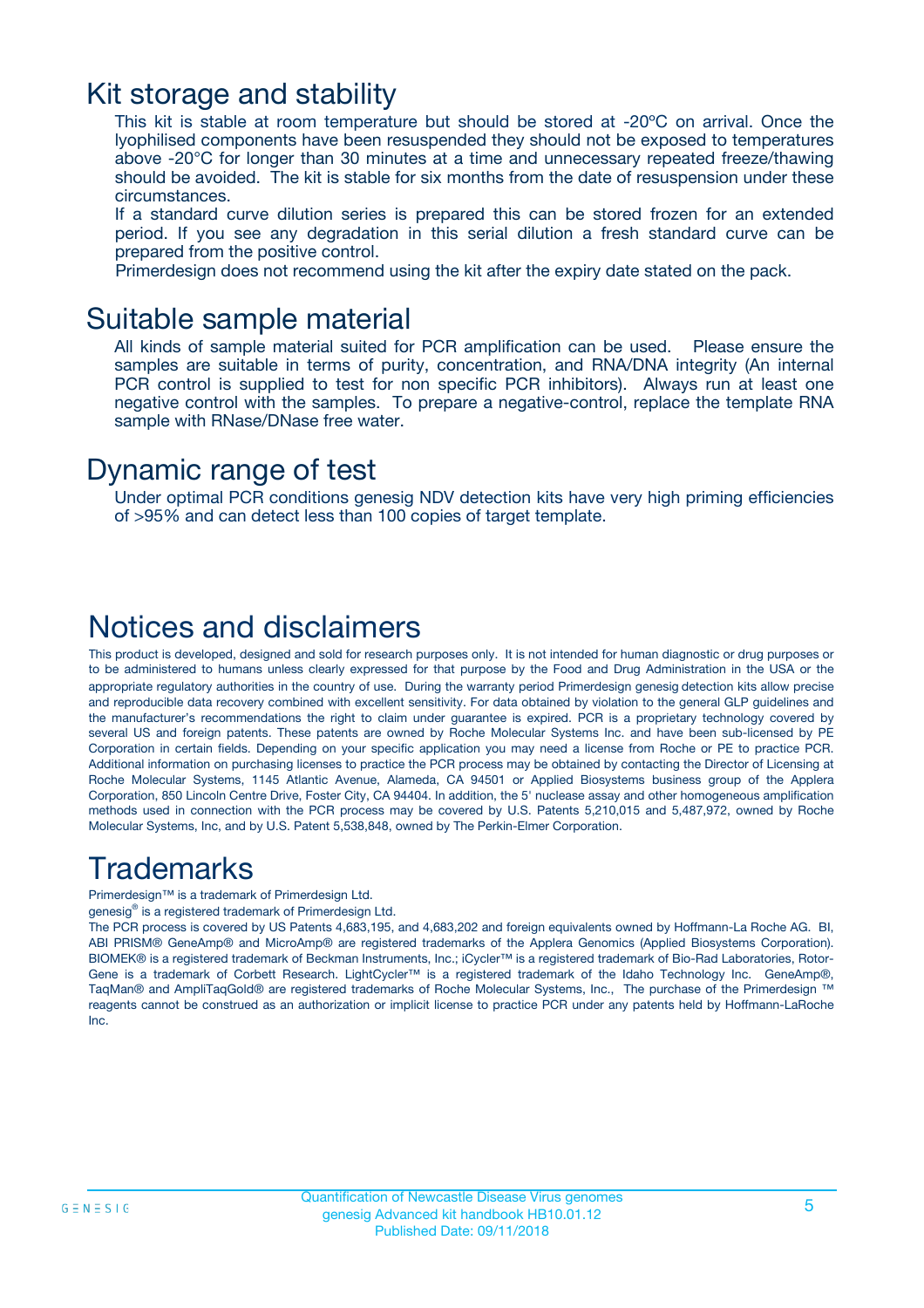# **Principles of the test**

#### **Real-time PCR**

A NDV specific primer and probe mix is provided and this can be detected through the FAM channel.

The primer and probe mix provided exploits the so-called TaqMan® principle. During PCR amplification, forward and reverse primers hybridize to the NDV cDNA. A fluorogenic probe is included in the same reaction mixture which consists of a DNA probe labeled with a 5`-dye and a 3`-quencher. During PCR amplification, the probe is cleaved and the reporter dye and quencher are separated. The resulting increase in fluorescence can be detected on a range of qPCR platforms.

#### **Positive control**

For copy number determination and as a positive control for the PCR set up, the kit contains a positive control template.

This can be used to generate a standard curve of NDV copy number / Cq value. Alternatively the positive control can be used at a single dilution where full quantitative analysis of the samples is not required. Each time the kit is used, at least one positive control reaction must be included in the run. A positive result indicates that the primers and probes for detecting the target NDV gene worked properly in that particular experimental scenario. If a negative result is obtained the test results are invalid and must be repeated. Care should be taken to ensure that the positive control does not contaminate any other kit component which would lead to false-positive results. This can be achieved by handling this component in a Post PCR environment. Care should also be taken to avoid cross-contamination of other samples when adding the positive control to the run. This can be avoided by sealing all other samples and negative controls before pipetting the positive control into the positive control well.

#### **Negative control**

To validate any positive findings a negative control reaction should be included every time the kit is used. For this reaction the RNase/DNase free water should be used instead of template. A negative result indicates that the reagents have not become contaminated while setting up the run.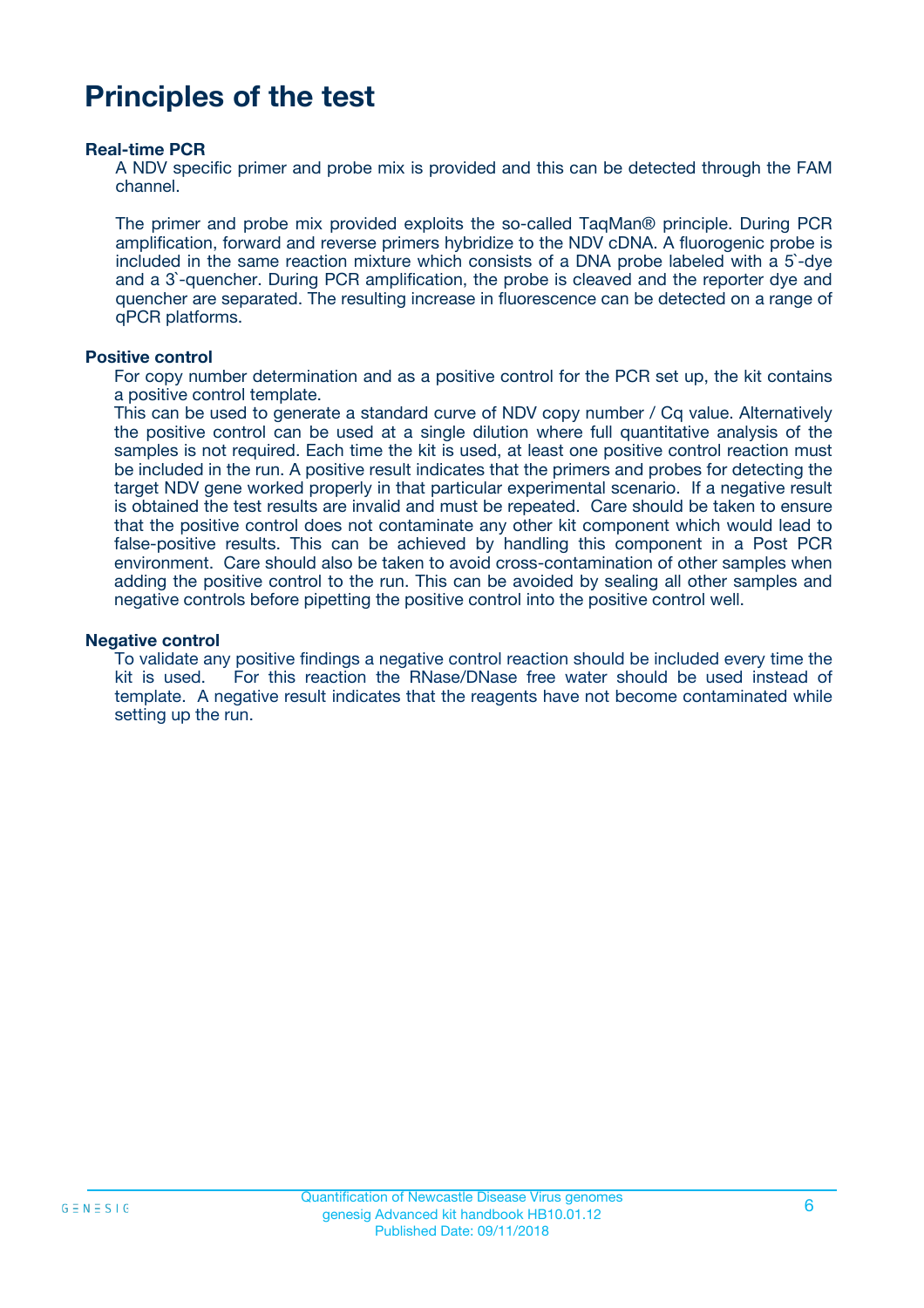#### **Internal RNA extraction control**

When performing RNA extraction, it is often advantageous to have an exogenous source of RNA template that is spiked into the lysis buffer. This control RNA is then co-purified with the sample RNA and can be detected as a positive control for the extraction process. Successful co-purification and qPCR for the control RNA also indicates that PCR inhibitors are not present at a high concentration.

A separate qPCR primer/probe mix are supplied with this kit to detect the exogenous RNA using qPCR. The PCR primers are present at PCR limiting concentrations which allows multiplexing with the target sequence primers. Amplification of the control cDNA does not interfere with detection of the NDV target cDNA even when present at low copy number. The Internal control is detected through the VIC channel and gives a Cq value of 28+/-3 depending on the level of sample dilution.

#### **Endogenous control**

To confirm extraction of a valid biological template, a primer and probe mix is included to detect an endogenous gene. Detection of the endogenous control is through the FAM channel and it is NOT therefore possible to perform a multiplex with the NDV primers. A poor endogenous control signal may indicate that the sample did not contain sufficient biological material.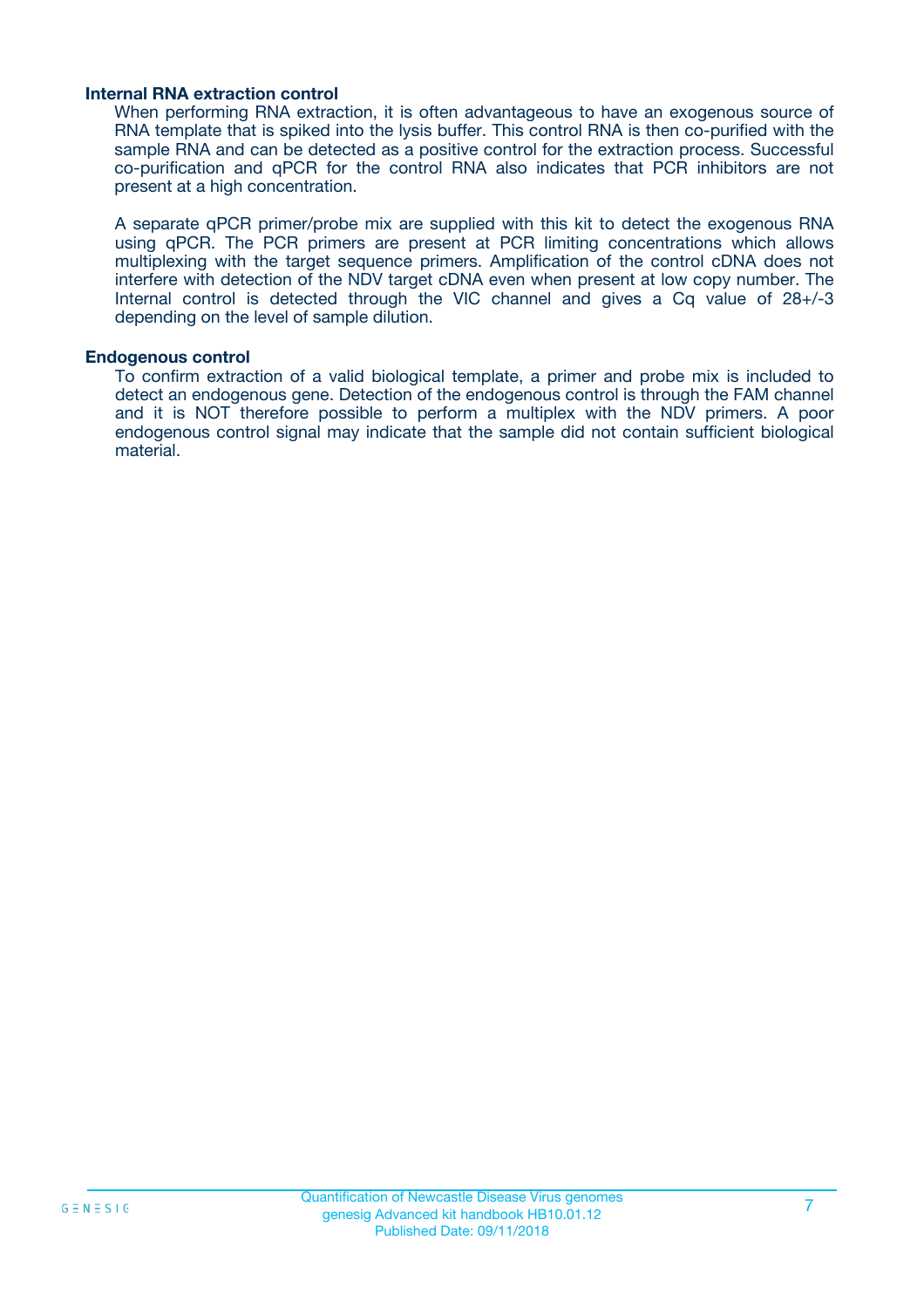# Resuspension protocol

To minimize the risk of contamination with foreign DNA, we recommend that all pipetting be performed in a PCR clean environment. Ideally this would be a designated PCR lab or PCR cabinet. Filter tips are recommended for all pipetting steps.

- **1. Pulse-spin each tube in a centrifuge before opening.** This will ensure lyophilised primer and probe mix is in the base of the tube and is not spilt upon opening the tube.
- **2. Resuspend the primer/probe mixes in the RNase/DNase free water supplied, according to the table below:**

To ensure complete resuspension, vortex each tube thoroughly.

| Component - resuspend in water                       |          |  |
|------------------------------------------------------|----------|--|
| <b>Pre-PCR pack</b>                                  |          |  |
| NDV primer/probe mix (BROWN)                         | $165$ µl |  |
| Internal extraction control primer/probe mix (BROWN) | $165$ µl |  |
| Endogenous control primer/probe mix (BROWN)          | 165 µl   |  |

**3. Resuspend the internal control template and positive control template in the template preparation buffer supplied, according to the table below:** To ensure complete resuspension, vortex each tube thoroughly.

| Component - resuspend in template preparation buffer |             |  |  |
|------------------------------------------------------|-------------|--|--|
| <b>Pre-PCR heat-sealed foil</b>                      |             |  |  |
| Internal extraction control RNA (BLUE)               |             |  |  |
| <b>Post-PCR heat-sealed foil</b>                     |             |  |  |
| NDV Positive Control Template (RED) *                | $500$ $\mu$ |  |  |

\* This component contains high copy number template and is a VERY significant contamination risk. It must be opened and handled in a separate laboratory environment, away from the other components.

# RNA extraction

The internal extraction control RNA can be added either to the RNA lysis/extraction buffer or to the RNA sample once it has been resuspended in lysis buffer.

#### **DO NOT add the internal extraction control RNA directly to the unprocessed biological sample as this will lead to degradation and a loss in signal.**

- **1. Add 4µ**l **of the Internal extraction control RNA (BLUE) to each sample in RNA lysis/extraction buffer per sample.**
- **2. Complete RNA extraction according to the manufacturer's protocols.**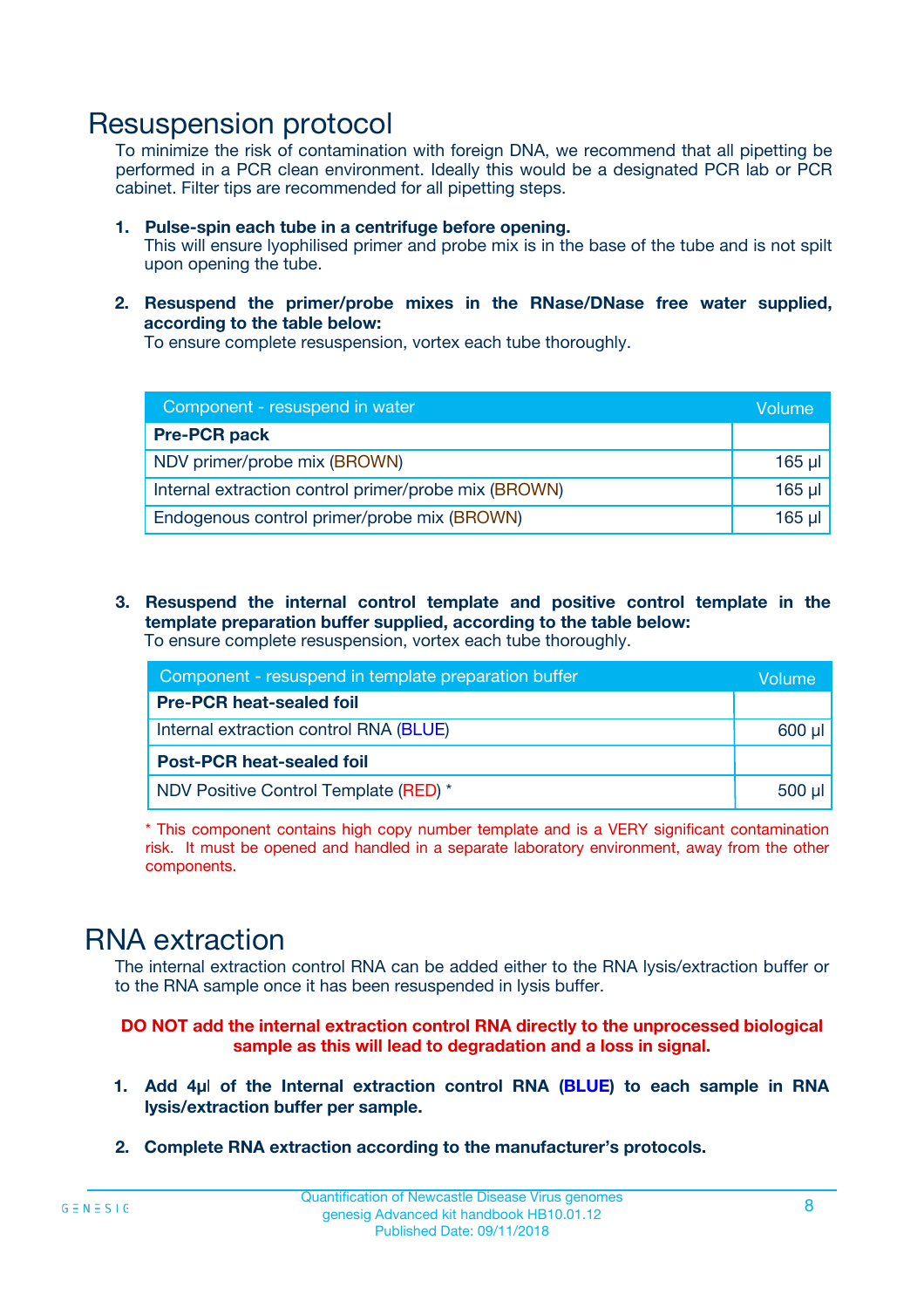# OneStep RT-qPCR detection protocol

#### **For optimum performance and sensitivity.**

All pipetting steps and experimental plate set up should be performed on ice. After the plate is poured proceed immediately to the OneStep amplification protocol. Prolonged incubation of reaction mixes at room temperature can lead to PCR artifacts that reduce the sensitivity of detection.

#### **1. For each RNA sample prepare a reaction mix according to the table below: Include sufficient reactions for positive and negative controls.**

| Component                                                    | <b>Volume</b> |
|--------------------------------------------------------------|---------------|
| oasig OneStep or PrecisionPLUS OneStep 2X RT-qPCR Master Mix | $10 \mu$      |
| NDV primer/probe mix (BROWN)                                 | 1 µI          |
| Internal extraction control primer/probe mix (BROWN)         | 1 µI          |
| <b>RNase/DNase free water (WHITE)</b>                        | $3 \mu$       |
| <b>Final Volume</b>                                          | 15 µl         |

**2. For each RNA sample prepare an endogenous control reaction according to the table below (optional):**

This control reaction will provide crucial information regarding the quality of the biological sample.

| Component                                                    | Volume          |
|--------------------------------------------------------------|-----------------|
| oasig OneStep or PrecisionPLUS OneStep 2X RT-qPCR Master Mix | 10 µl           |
| Endogenous control primer/probe mix (BROWN)                  | 1 µl            |
| <b>RNase/DNase free water (WHITE)</b>                        | $4 \mu$         |
| <b>Final Volume</b>                                          | $15$ µl $\vert$ |

- **3. Pipette 15µl of these mixes into each well according to your qPCR experimental plate set up.**
- **4. Pipette 5µl of RNA template into each well, according to your experimental plate set up.**

For negative control wells use 5µl of RNase/DNase free water. The final volume in each well is 20µl.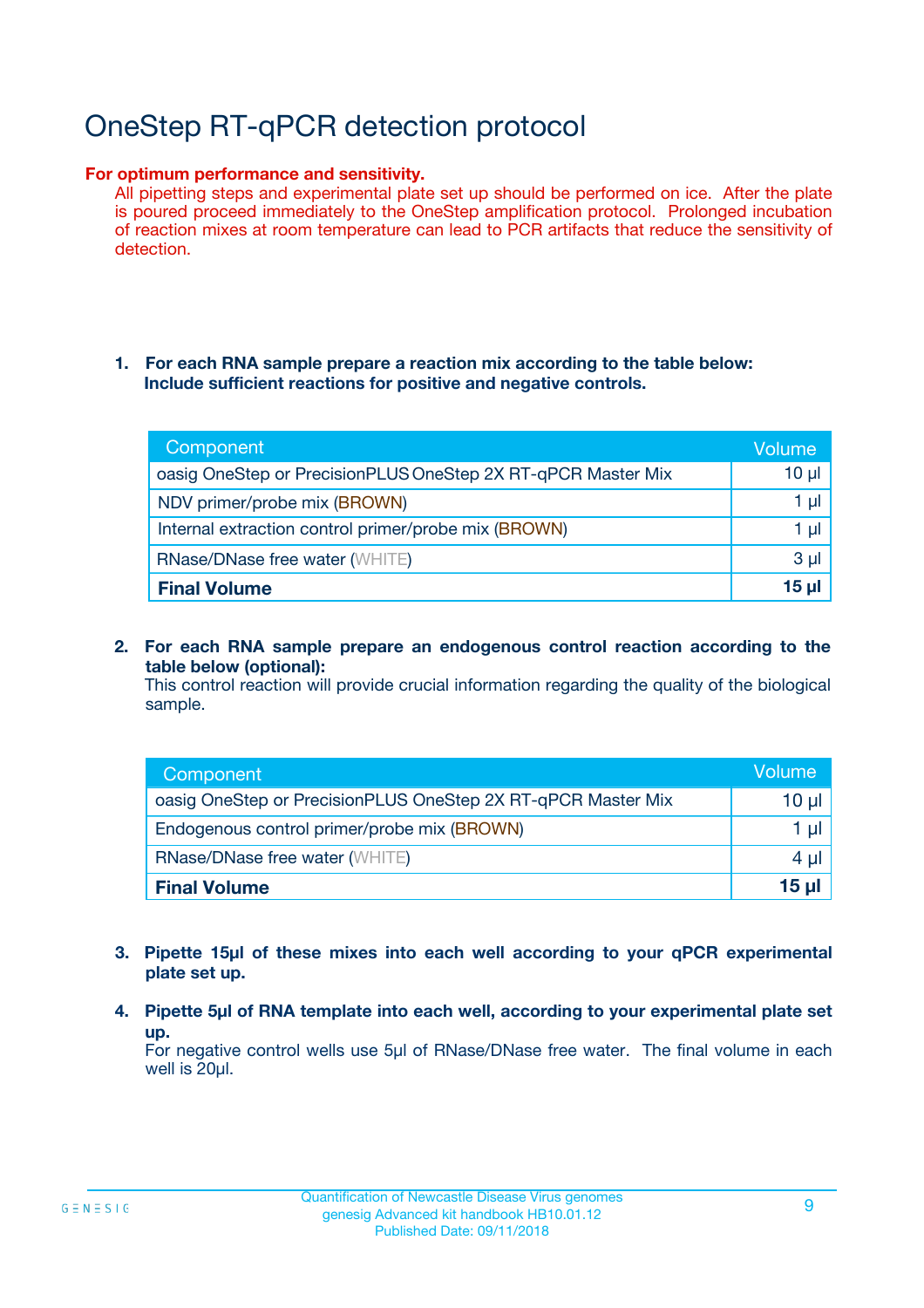**5. If a standard curve is included for quantitative analysis prepare a reaction mix according to the table below:**

| Component                                                    | Volume |
|--------------------------------------------------------------|--------|
| oasig OneStep or PrecisionPLUS OneStep 2X RT-qPCR Master Mix | 10 µl  |
| NDV primer/probe mix (BROWN)                                 |        |
| <b>RNase/DNase free water (WHITE)</b>                        | 4 µl   |
| <b>Final Volume</b>                                          | 15 µl  |

- **6. Preparation of standard curve dilution series.**
	- **1) Pipette 90µl of template preparation buffer into 5 tubes and label 2-6**
	- **2) Pipette 10µl of Positive Control Template (RED) into tube 2**
	- **3) Vortex thoroughly**
	- **4) Change pipette tip and pipette 10 µl from tube 2 into tube 3**
	- **5) Vortex thoroughly**

**Repeat steps 4 and 5 to complete the dilution series**

| <b>Standard Curve</b>         | <b>Copy Number</b>     |
|-------------------------------|------------------------|
| Tube 1 Positive control (RED) | $2 \times 10^5$ per µl |
| Tube 2                        | $2 \times 10^4$ per µl |
| Tube 3                        | $2 \times 10^3$ per µl |
| Tube 4                        | $2 \times 10^2$ per µl |
| Tube 5                        | 20 per µl              |
| Tube 6                        | $2$ per $\mu$          |

**7. Pipette 5µl of standard template into each well for the standard curve according to your plate set-up**

The final volume in each well is 20µl.

# OneStep RT-qPCR Amplification Protocol

Amplification conditions using oasig OneStep or PrecisionPLUS OneStep 2X RT-qPCR Master Mix.

|             | <b>Step</b>                  | <b>Time</b>      | <b>Temp</b> |
|-------------|------------------------------|------------------|-------------|
|             | <b>Reverse Transcription</b> | $10 \text{ min}$ | 55 °C       |
|             | Enzyme activation            | 2 min            | 95 °C       |
| Cycling x50 | Denaturation                 | 10 <sub>s</sub>  | 95 °C       |
|             | <b>DATA COLLECTION *</b>     | 60 s             | 60 °C       |

\* Fluorogenic data should be collected during this step through the FAM and VIC channels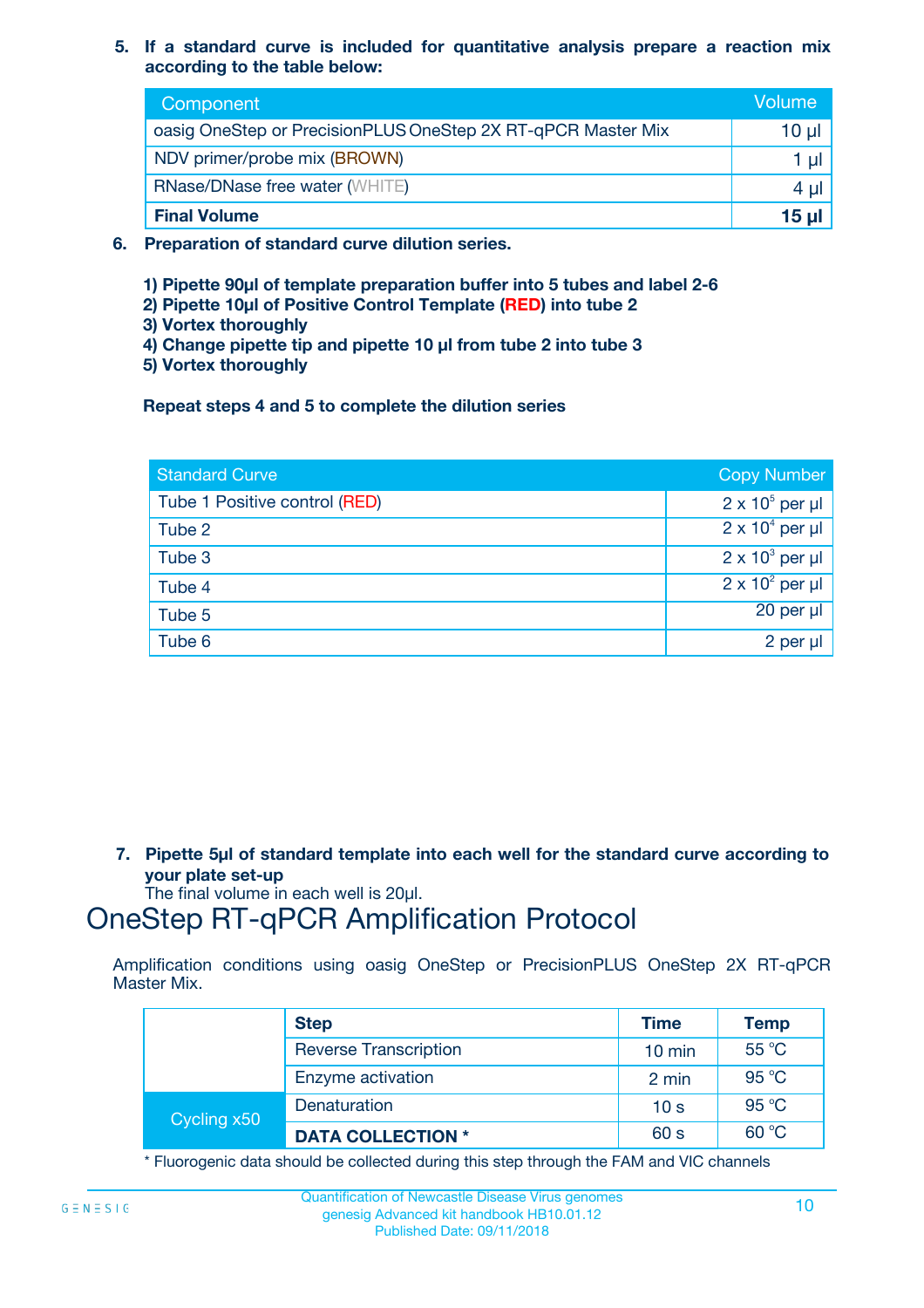# Interpretation of results

| <b>Target</b><br>(FAM) | Internal<br>control<br>(NIC) | <b>Positive</b><br>control | <b>Negative</b><br>control | Interpretation                                                                                                  |
|------------------------|------------------------------|----------------------------|----------------------------|-----------------------------------------------------------------------------------------------------------------|
| $\leq 30$              | $+ 1 -$                      | ÷                          |                            | <b>POSITIVE QUANTITATIVE RESULT</b><br>calculate copy number                                                    |
| > 30                   | ÷                            | ÷                          |                            | <b>POSITIVE QUANTITATIVE RESULT</b><br>calculate copy number                                                    |
| > 30                   |                              | ÷                          |                            | <b>POSITIVE QUALITATIVE RESULT</b><br>do not report copy number as this<br>may be due to poor sample extraction |
|                        | ÷                            | ÷                          |                            | <b>NEGATIVE RESULT</b>                                                                                          |
| $+ 1 -$                | $+ 1 -$                      | ÷                          | $\leq$ 35                  | <b>EXPERIMENT FAILED</b><br>due to test contamination                                                           |
|                        | $+$ / -                      |                            | > 35                       | $\star$                                                                                                         |
|                        |                              | ÷                          |                            | <b>SAMPLE PREPARATION FAILED</b>                                                                                |
|                        |                              |                            |                            | <b>EXPERIMENT FAILED</b>                                                                                        |

Positive control template (**RED**) is expected to amplify between Cq 16 and 23. Failure to satisfy this quality control criterion is a strong indication that the experiment has been compromised.

\*Where the test sample is positive and the negative control is positive with a  $Cq > 35$ , the sample must be reinterpreted based on the relative signal strength of the two results:



If the sample amplifies  $> 5$  Cq earlier than the negative control then the sample should be reinterpreted (via the table above) with the negative control verified as negative.



If the sample amplifies  $< 5$  Cq earlier than the negative control then the positive sample result is invalidated and the result should be determined inconclusive due to test contamination. The test for this sample should be repeated.